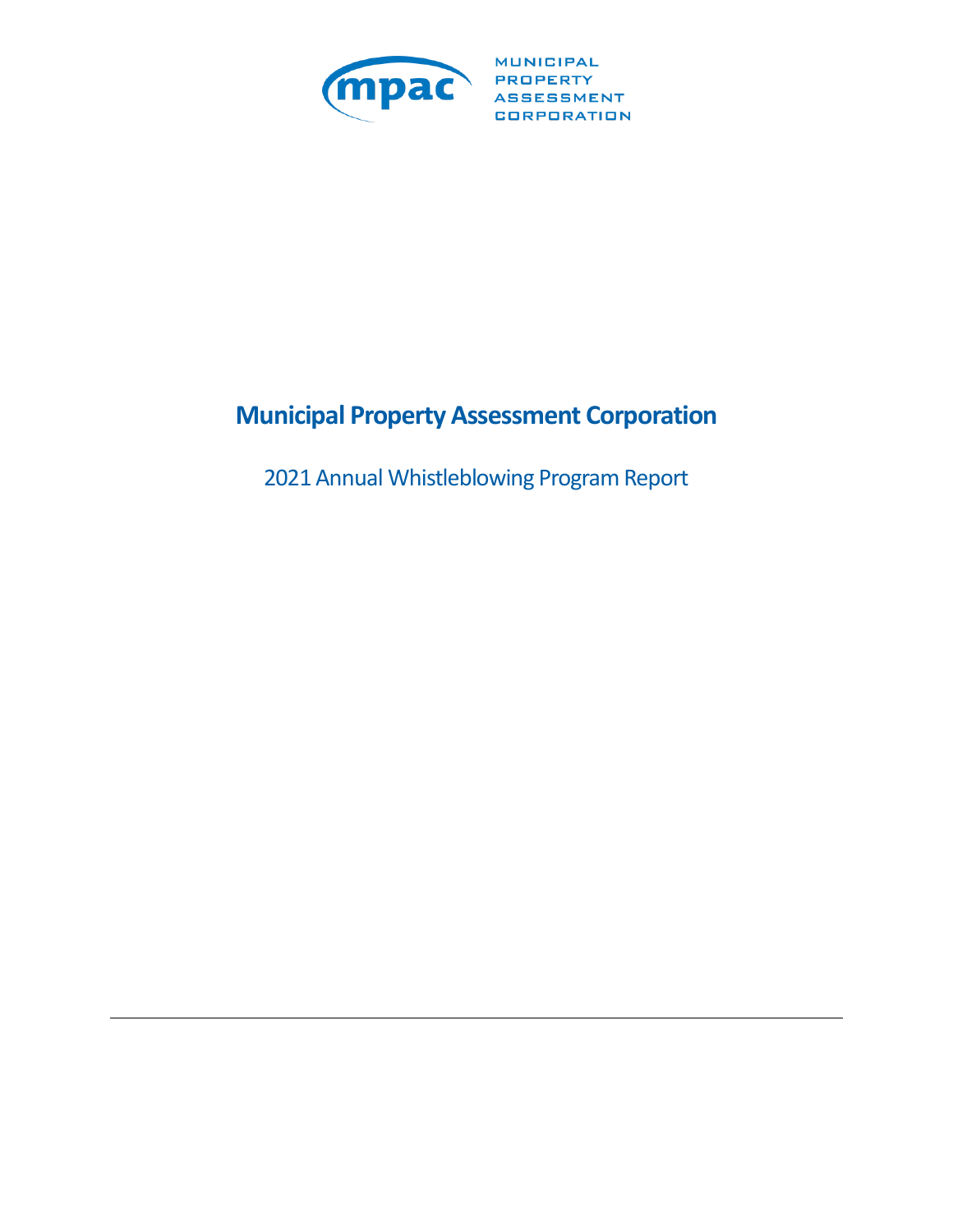

# **Table of Contents**

| 2021 Reports Received (by Month) to MPAC's Whistleblowing Program7 |
|--------------------------------------------------------------------|
|                                                                    |
|                                                                    |
|                                                                    |
|                                                                    |
|                                                                    |
|                                                                    |
|                                                                    |
|                                                                    |
|                                                                    |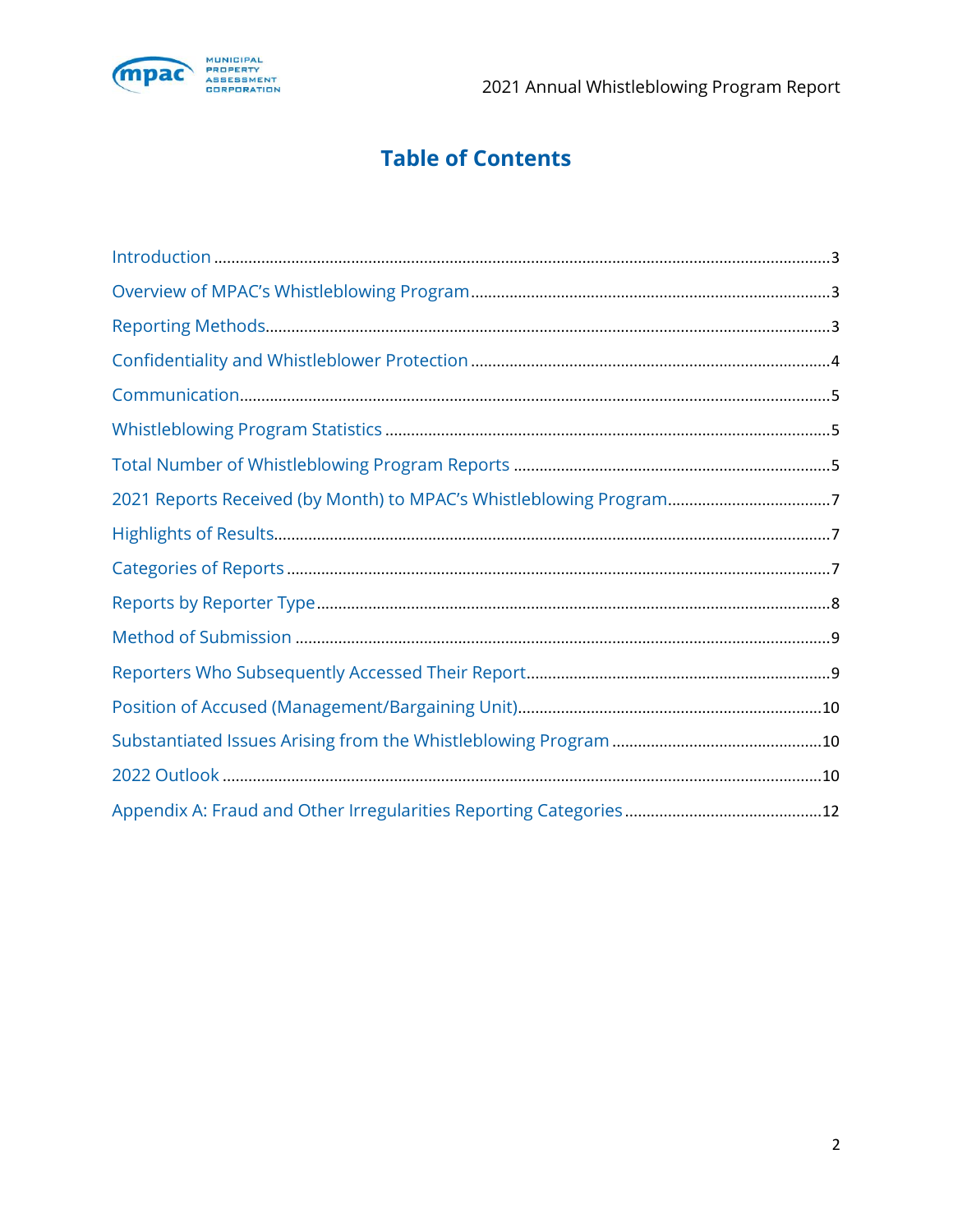

#### **Introduction**

This report on MPAC's Whistleblowing Program for 2021 includes information about the fraud and other irregularities reports collected through MPAC's Fraud and Other Irregularities Hotline. It highlights the complaints that have been received and also demonstrates MPAC's commitment to maintain a governance framework that supports a high level of ethics and integrity.

## **Overview of MPAC's Whistleblowing Program**

MPAC's Whistleblowing Program and Fraud and Other Irregularities Policy was launched with the ClearView Connects platform to both internal staff and the external public on October 1, 2016. MPAC's Whistleblowing Program provides MPAC employees, stakeholders, and the public with an avenue to raise concerns of observed or suspected fraud, impropriety or other irregularities involving MPAC resources through an anonymous, confidential, and protective disclosure service.

Both the Policy and Program complement MPAC's existing Code of Conduct, which together provide employees with a set of standards and guidelines that ensure that all staff maintain the highest degree of integrity and ethical behaviour in all MPAC business operations and relationships. The Whistleblowing Program supports the concept of openness and transparency in the delivery of public service and helps to strengthen confidence in MPAC. The Fraud and Other Irregularities Policy provides the guidance that empowers people to take appropriate action on any allegations of wrongdoing by outlining the appropriate steps to be followed to investigate fraud and other irregularities. These governance instruments, policies, electronic platforms and programs serve to prevent, identify, report, investigate, and resolve instances of suspected or actual fraud and other irregularities.

The Fraud and Other Irregularities Policy and supporting Whistleblowing Program is aligned with leading industry standards and practices by establishing a strong "speak up" culture. The Whistleblowing Program is managed and administered by MPAC's Risk Management Branch, which is independent and accountable to MPAC's Board of Directors.

## **Reporting Methods**

MPAC's Fraud and Other Irregularities Hotline is the Program's primary reporting channel and is a confidential, secure and anonymous service available twenty-four (24) hours a day, seven (7) days a week. There are three ways to report a concern through this channel:

- 1. Call the Fraud and Other Irregularities Hotline: 1 844 953-6313
- 2. Complete and submit an online report through the confidential, secure website at: [www.clearviewconnects.com/](file:///C:/Users/bryantsh/AppData/Local/Microsoft/Windows/INetCache/Content.Outlook/RNIDZ4K2/www.clearviewconnects.com/)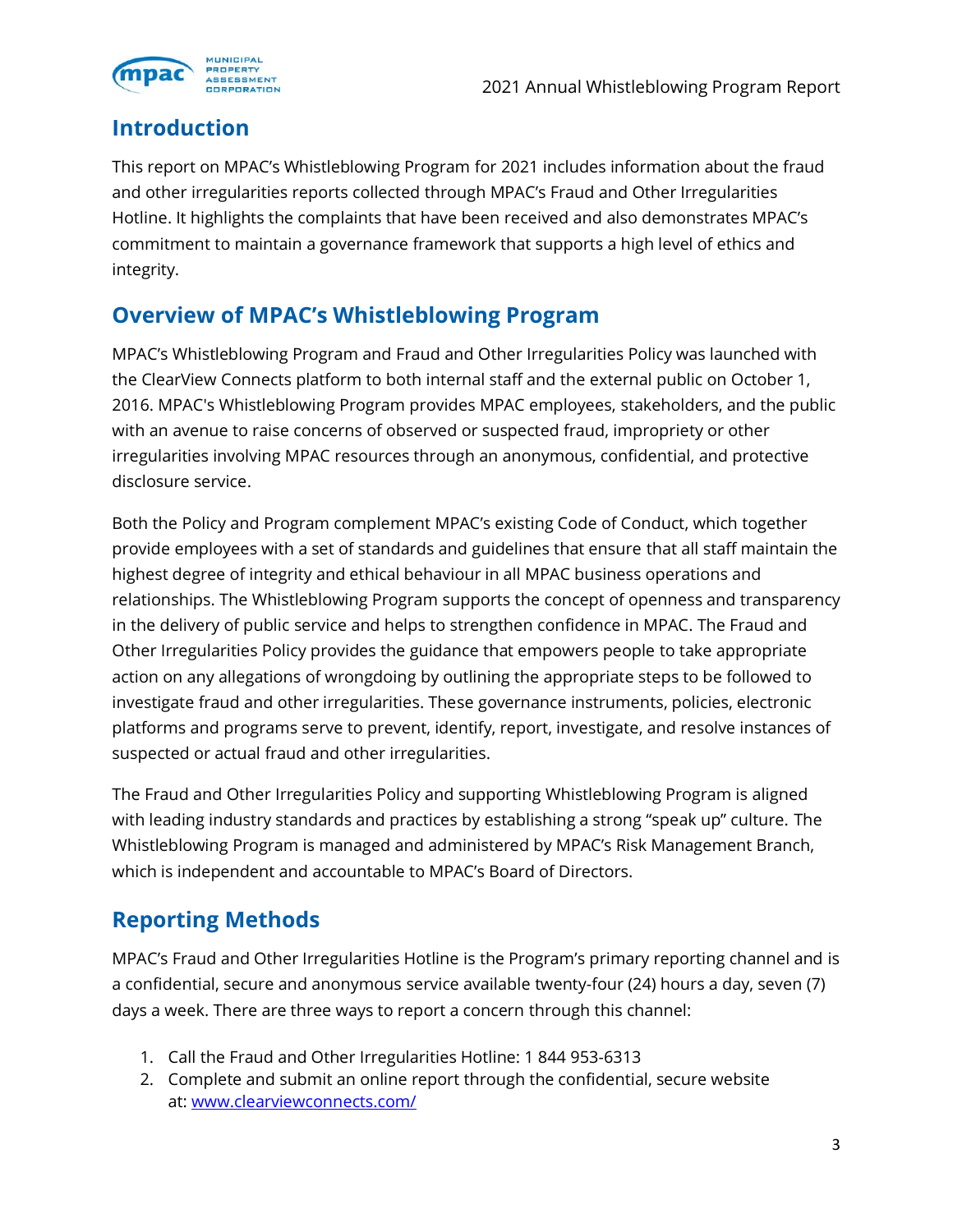

3. Submit your concern by mail PO Box 11017 Toronto, ON M1E 1N0

The Hotline is operated independently by ClearView Connects, a third-party service agent that was engaged by MPAC. All reports and contacts are handled in confidence in accordance with MPAC's Fraud and Other Irregularities Policy. A reporter is not required to provide their name or any other personal information when submitting a report of suspected fraud or other irregularity.

All reports, including those that may come through other channels like an MPAC department or benefits investigation initiated by a benefits insurer, are collected by or inputted into the ClearView Connects platform. This platform is an independent, external, and secure reporting service provider. All reports and contacts are handled in confidence in accordance with MPAC's Fraud and Other Irregularities Policy. Reports submitted through ClearView Connects have the functionality to facilitate anonymous two-way communication that allows reporters to access their report to track the progress of their report, submit additional information or respond to any requests for additional information after submitting their original report.

As MPAC's Risk Management Branch collects the information from the ClearView Connects service provider, it reviews all disclosures to determine if a report warrants further investigative action. If so, the Branch coordinates with other business areas to direct the investigative work necessary to bring timely closure to the case.

## **Confidentiality and Whistleblower Protection**

All information collected through MPAC's Whistleblowing Program is kept strictly confidential. MPAC respects the privacy of reporters and recognizes that anonymity and/or confidentiality is an essential key success factor for any ethics program. The information that is provided is further protected by the provisions of the *Municipal Freedom of Information and Protection of Privacy Act*. For instance, if a reporter provides any personal information, it will be collected under the *MPAC Act* and will be used strictly for the purposes of investigating the whistleblowing matter that is being reported.

Whistleblower protection does not stop with security and confidentiality. The effectiveness of MPAC's fraud prevention and detection activities, including its Fraud and Other Irregularities Hotline, is dependent on employees being able to report suspected cases of wrongdoing without fear of reprisal. Where reprisal is suspected or evident, the Whistleblower Protection Statement provides guidance on actions to be taken. Actions include invoking discipline if reprisals are evident.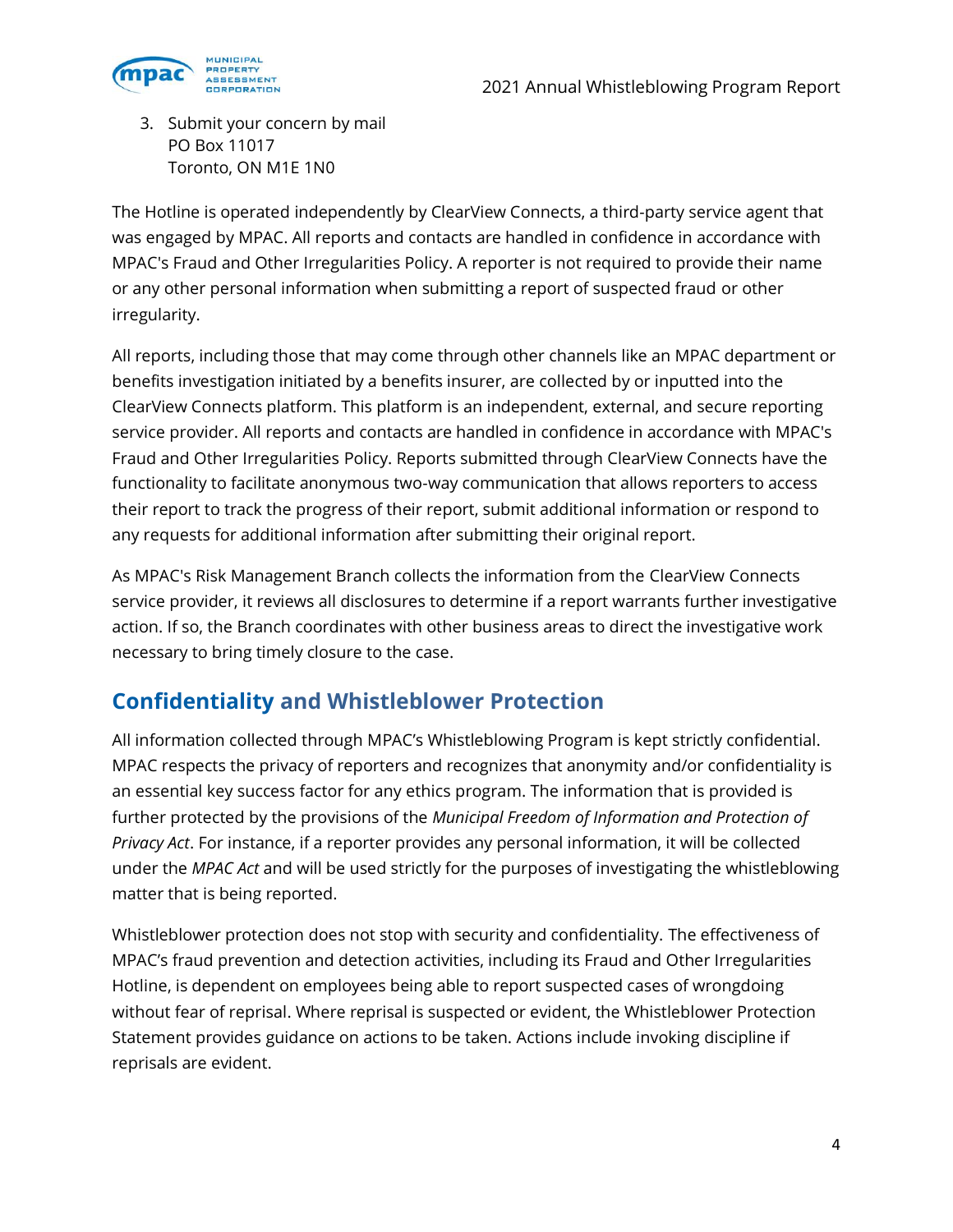

## **Communication**

The primary communication objective for MPAC's Whistleblowing Program is to build trust and awareness among employees, property taxpayers and stakeholders about ethics reporting. The program's communication strategy also includes reinforcement of MPAC's commitment to an ethical workplace by providing a clear and simple understanding of the reporting process, and instilling confidence that each report will be investigated thoroughly with appropriate action taken. MPAC made a strategic decision to maximize the program's visibility to the staff and public by referencing it in prominent places on well-used channels like mpac.ca, MPAC's internal intranet, and on posters located throughout MPAC's offices. Throughout 2021, the focus continued to be on maximizing the program's visibility internally. This was accomplished by leveraging the all-staff Communications update to highlight the successes of the program as well as act as a reminder to staff of the program and the different methods to submit a report. Another focus was on training of all new staff on the Whistleblowing Program, which is a required course to be completed by all staff.

## **Whistleblowing Program Statistics**

Since the inception of MPAC's Whistleblowing Program in October 2016, MPAC has received a total of 95 Whistleblowing reports. Of these reports, 39% were found to be substantiated, with 60% of substantiated cases being non-compliant with MPAC policies and 40% being substantiated but compliant with MPAC policies.



## **Total Number of Whistleblowing Program Reports**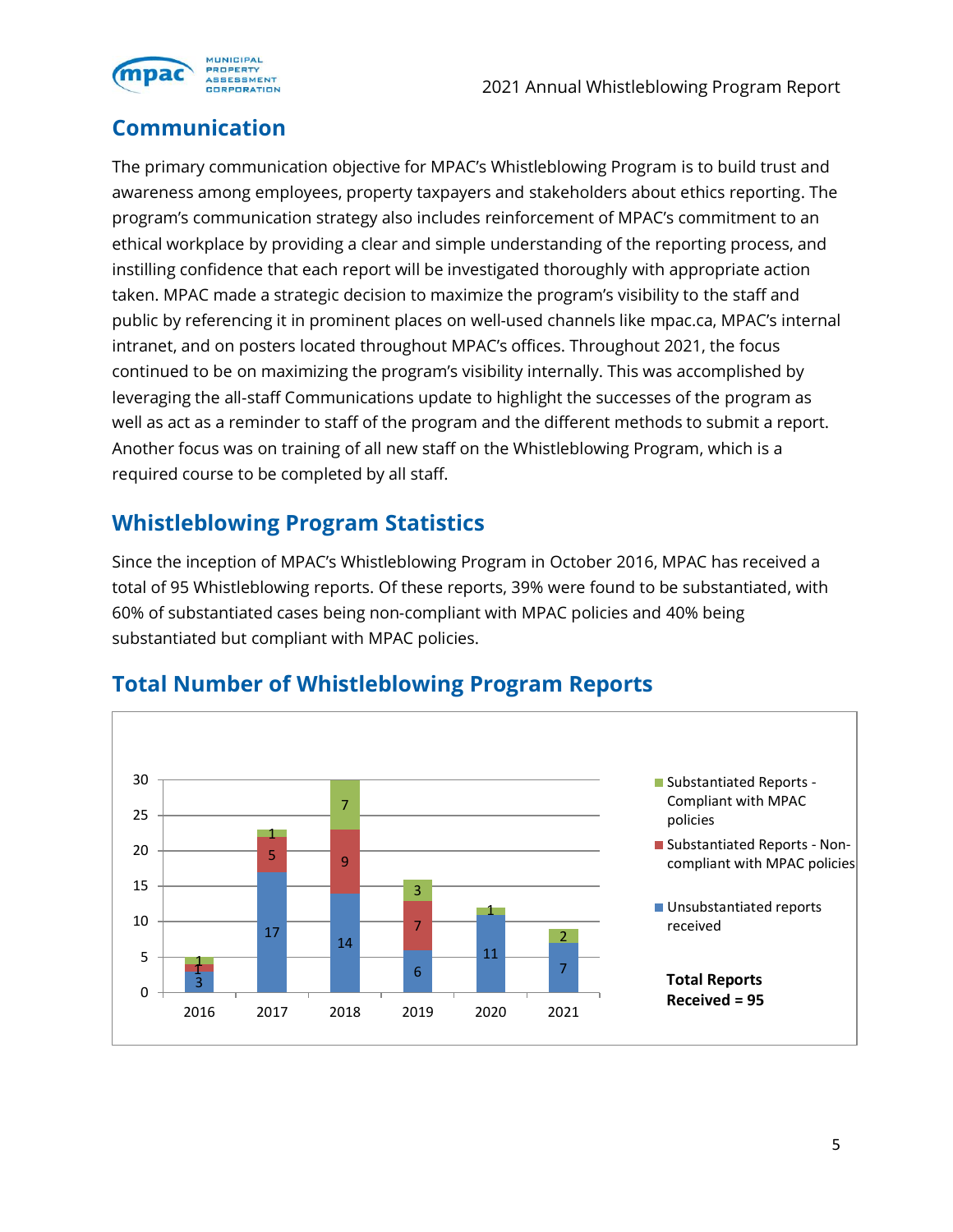

In 2021, MPAC received a total of nine Whistleblowing reports, which is a 25% decrease in reports received compared to the previous year. A decrease continues to be seen in internal report submissions. In response to the Government of Ontario's COVID-19 Response Plan, all MPAC employees have been periodically working remotely, and fieldwork was paused or has been limited. With limited staff in the office and field, this decrease in reports was anticipated.

There were eight reports submitted by external resources and one report submitted by internal MPAC staff. Of these reports, all nine were received through ClearView Connects, which is MPAC's independent external service provider's hotline. Eight of the reports submitted directly through ClearView Connects to the Whistleblowing Program were anonymous submissions with one property owner identifying themselves as the reporter. There have been no reports of any acts of reprisal occurring against any MPAC employee who submitted a Whistleblowing report in good faith.

Substantiated reports are divided into two sub-categories to provide more clarity:

- 1. *Substantiated – Non-compliant with MPAC Policies* allegation was accurate and constituted as fraud or other irregularity (e.g., Pure fraud or other irregularity by an MPAC employee). Typically intentional in nature.
- 2. *Substantiated - Compliant with MPAC policies* allegation was accurate but does not constitute fraud or other irregularity. (e.g., Issue, error, process or policy gap identified needing action however no direct violation of an MPAC policy). These instances are typically unintentional in nature.

Of the nine reports submitted to MPAC's Whistleblowing Program, two were substantiated and seven were found to be unsubstantiated. The two substantiated reports were compliant with MPAC policies (allegation was accurate but does not constitute fraud or other irregularity).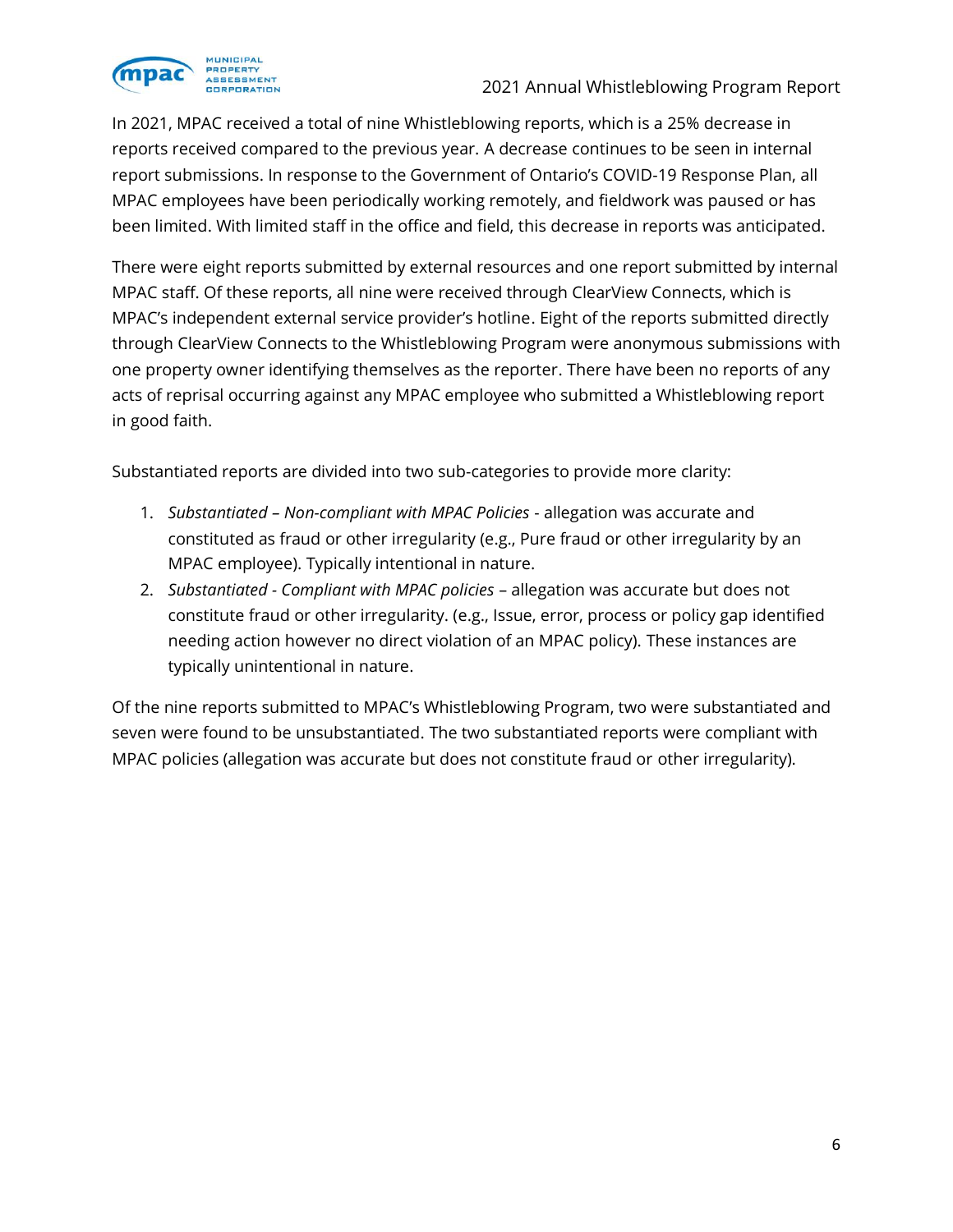

## **2021 Reports Received (by Month) to MPAC's Whistleblowing**



#### **Program**

## **Highlights of Results**

Whether a case is substantiated or not, there are many intangible benefits resulting from every investigation and the program as a whole including:

- Improved awareness and education of ethics, fraud, freedom of information and privacy
- Targeted review and communication of Code of Conduct and other relevant Policies
- Improved processes and adherence to policies
- Opportunity to educate the public on MPAC's processes and policies
- Strengthened internal management controls and mitigation of risks
- Improved accuracy of MPAC's data
- Deterrence of fraud and other wrongdoing

#### **Categories of Reports**

The table below summarizes the number of reports received to December 2021 by report category since the inception of the Fraud and Other Irregularities Hotline in 2016.

|                                                              | <b>Number of Reports</b> |      |      |      |      |      |              |
|--------------------------------------------------------------|--------------------------|------|------|------|------|------|--------------|
| <b>Report Category</b>                                       | 2016                     | 2017 | 2018 | 2019 | 2020 | 2021 | <b>Total</b> |
| Violation of Laws,<br>Regulations, Policies or<br>Procedures |                          | 14   | 16   | 8    | 8    | 8    | 55           |
| Theft, Embezzlement,<br>Fraud                                |                          | 3    | 4    | 3    |      |      | 12           |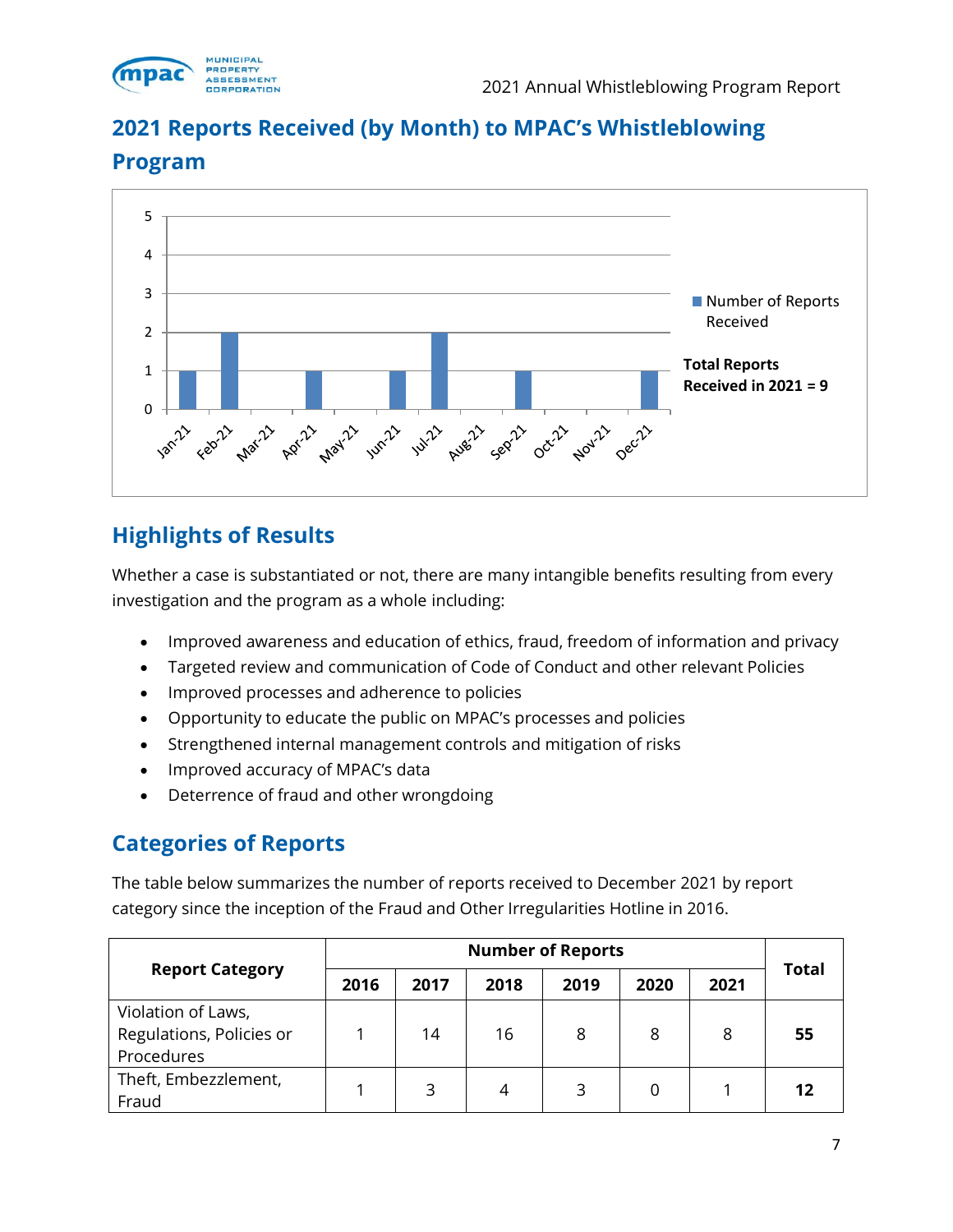

2021 Annual Whistleblowing Program Report

|                                                 | <b>Number of Reports</b> |                |                |          |                |          |              |
|-------------------------------------------------|--------------------------|----------------|----------------|----------|----------------|----------|--------------|
| <b>Report Category</b>                          | 2016                     | 2017           | 2018           | 2019     | 2020           | 2021     | <b>Total</b> |
| Unethical Conduct and<br>Conflict of Interest   | $\overline{2}$           | $\overline{2}$ | 4              | 2        | 3              | $\Omega$ | 13           |
| Manipulation or<br><b>Falsification of Data</b> |                          | 1              | $\overline{2}$ | 0        | 1              | $\Omega$ | 5            |
| Data Security and Privacy                       | $\Omega$                 | $\overline{2}$ | $\overline{2}$ | 3        | $\Omega$       | $\Omega$ |              |
| Management/Supervisor                           | $\Omega$                 | $\Omega$       | 1              | $\Omega$ | $\Omega$       | $\Omega$ |              |
| <b>Products and Customer</b><br>Service         | 0                        | $\Omega$       | 1              | $\Omega$ | $\overline{0}$ | $\Omega$ |              |
| Other $-$<br>Miscellaneous/Undefined            | $\Omega$                 | 1              | 0              | 0        | 0              | $\Omega$ |              |
| <b>Total</b>                                    | 5                        | 23             | 30             | 16       | 12             | 9        | 95           |

The majority of cases noted above in the Violation of Laws, Regulations, Policies or Procedures category are related to potential violations of the Code of Conduct and procedures relating to completing accurate property assessments.

## **Reports by Reporter Type**

When submitting a report, a whistleblower can identify if they have a relationship to the organization or not. In 2021, one report was received from a person who is an employee of MPAC and eight reports were received by a person who identified as having no relationship to the organization. No reports were received through other departments and transcribed into the ClearView Connects System.

|                                                          |      | <b>Total</b> |      |      |      |      |    |
|----------------------------------------------------------|------|--------------|------|------|------|------|----|
| <b>Reporter Type</b>                                     | 2016 | 2017         | 2018 | 2019 | 2020 | 2021 |    |
| Public<br>(no relationship to MPAC)                      | 1    | 18           | 16   | 8    | 10   | 8    | 61 |
| Employee                                                 | 3    | 5            | 14   | 8    | 2    |      | 33 |
| <b>MPAC Stakeholder</b><br>(i.e. Supplier, Municipality) |      | 0            | 0    | 0    | 0    | 0    | 1  |
| <b>Total</b>                                             | 5    | 23           | 30   | 16   | 12   | 9    | 95 |

MPAC always investigates suspected acts of fraud or other irregularities that are brought to its attention. We continue to promote the Whistleblowing Program and encourage both employees and external stakeholders to utilize the Program to report any suspected acts of fraud or other irregularity.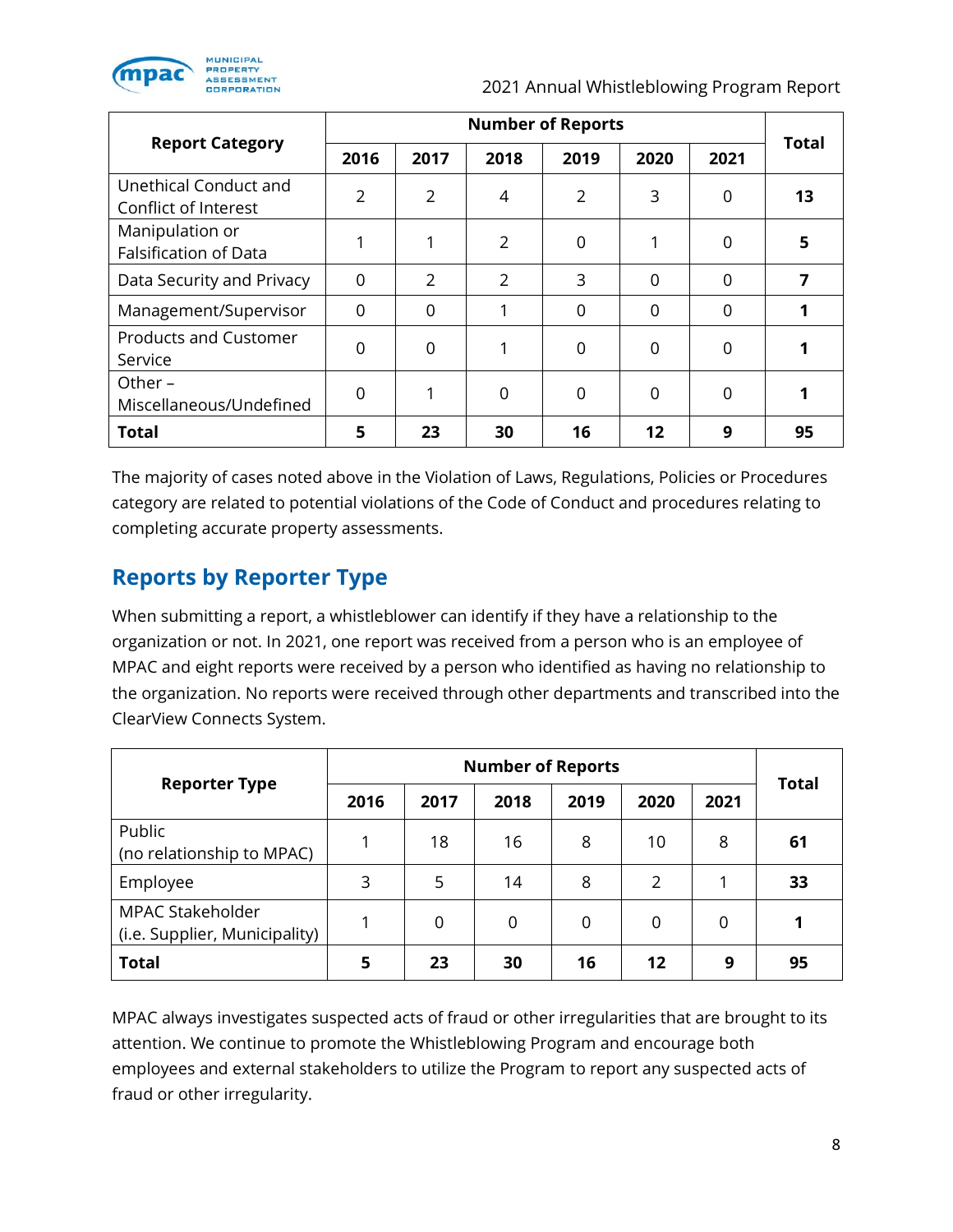

## **Method of Submission**

Reporters may file a report by internet, by phone using a toll-free number, by email and by traditional mail. Additional reports are also collected from other departments across MPAC and transcribed into the ClearView Connects system. The table below shows the reports received by method of submission. In 2021, all of the reports received were through the ClearView Connects website or by telephone to the Fraud and Other Irregularities Hotline.

| <b>Method of Submission</b>                                      | <b>Number of Reports</b> |             |      |          |                |      |              |
|------------------------------------------------------------------|--------------------------|-------------|------|----------|----------------|------|--------------|
|                                                                  | 2016                     | 2017        | 2018 | 2019     | 2020           | 2021 | <b>Total</b> |
| Website                                                          |                          | 12          | 16   | 4        | 7              | 5    | 45           |
| Phone - Live Agent                                               | $\mathbf 0$              | 4           | 3    | 5        | 5              | 4    | 21           |
| Mail                                                             | 0                        | $\mathbf 0$ |      | $\Omega$ | $\overline{0}$ | 0    |              |
| Outside of ClearView<br><b>Connects Hotline</b><br>(Transcribed) | 4                        | 7           | 10   | 7        | 0              | 0    | 28           |
|                                                                  |                          |             |      |          |                |      |              |

MPAC has seen consistent use of the ClearView Connects platform representing 71% of the total cases received. This demonstrates the value of having a secure, confidential reporting system in which an employee or member of the public may submit an anonymous report with confidence that it will be investigated.

#### **Reporters Who Subsequently Accessed Their Report**

The Fraud and Other Irregularities Hotline allows a reporter to access their report and to communicate with MPAC's reviewer while remaining anonymous after submitting their original report. This feature allows the reporter to submit additional information, track the progress of the case, and respond to any follow-up questions. In 2021, three reporters accessed their report after submission of the original report.

| <b>Reviewed Report</b>                              | <b>Number of Reports</b><br>In 2021 | Percentage |
|-----------------------------------------------------|-------------------------------------|------------|
| Yes                                                 | 3                                   | 33%        |
| <b>No</b>                                           | 6                                   | 67%        |
| N/A - Report transcribed into ClearView<br>Connects |                                     | 0%         |
| <b>Total</b>                                        | 9                                   | 100%       |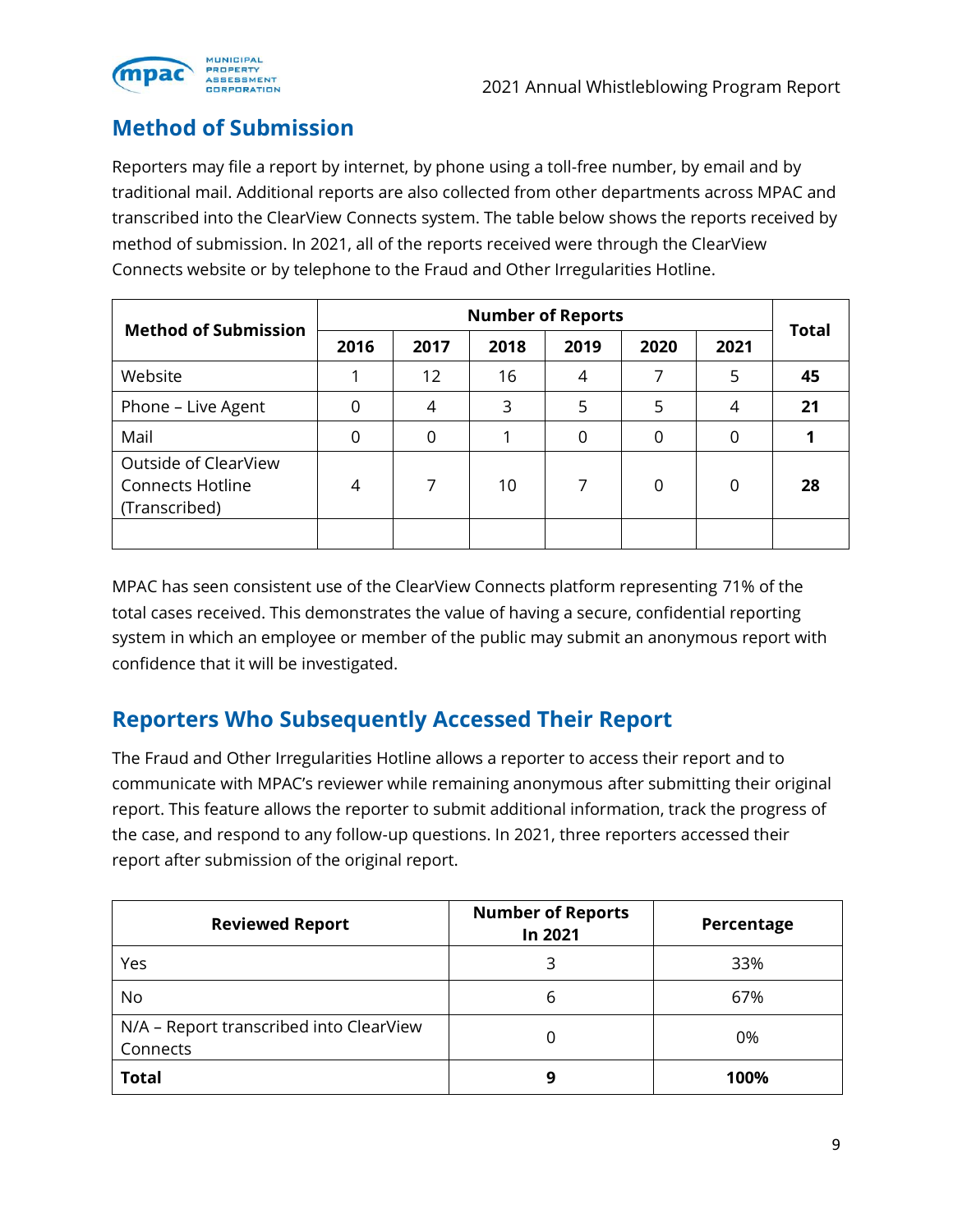

On average, investigations submitted through MPAC's Fraud and Other Irregularities Hotline have taken four to six weeks to complete. An investigation is completed as quickly as possible, and many cases are closed within one month of receipt. More complex investigations or where additional information is required before proceeding with the investigation may take more time. In 2021, due to the COVID-19 epidemic and the province-wide emergency order and shutdown, some investigations took longer to complete (i.e. those requiring a property investigation).

| <b>Position</b>                                                   |                | <b>Total</b>   |                |                |                |                |              |
|-------------------------------------------------------------------|----------------|----------------|----------------|----------------|----------------|----------------|--------------|
|                                                                   | 2016           | 2017           | 2018           | 2019           | 2020           | 2021           |              |
| Bargaining Unit Employee                                          | 3              | 5              | 10             | 9              | 1              | 3              | 31           |
| Management                                                        | 2              | $\overline{2}$ | 4              | 3              | $\overline{2}$ | 1              | 14           |
| MPAC (General) – Process<br>related/Data accuracy                 | $\overline{0}$ | 10             | 15             | 4              | 9              | 4              | 42           |
| Other - e.g. MPAC<br>Stakeholder (I.e. Supplier,<br>Municipality) | 0              | 6              | $\overline{0}$ | $\overline{0}$ | $\overline{0}$ | $\overline{0}$ | 6            |
| Outside of Scope                                                  | 0              | 0              | 1              | $\overline{0}$ | $\mathbf 0$    | 1              | $\mathbf{2}$ |
| <b>Total</b>                                                      | 5              | 23             | 30             | 16             | 12             | 9              | 95           |

## **Position of Accused (Management/Bargaining Unit)**

## **Substantiated Issues Arising from the Whistleblowing Program**

Below is a summary of the two substantiated reports that were investigated and closed in 2021:

#### **Incorrect or missing assessment data**

Both substantiated reports noted issues of having incorrect or missing assessment data on a property. The field offices were notified for possible re-inspection of each property. The accuracy of data and property details were updated to reflect findings resulting from the property inspection. The results of these cases are classified as substantiated but compliant with MPAC polices since there was no indication of fraud or other irregularity, however the allegation of missing or incorrect information was accurate.

#### **2022 Outlook**

As 2022 progresses with hope and expectation of employees being able to return to in office or field work, the focus of the Whistleblowing Program will continue to be on maintaining awareness and building trust through consistent messaging and effective follow through on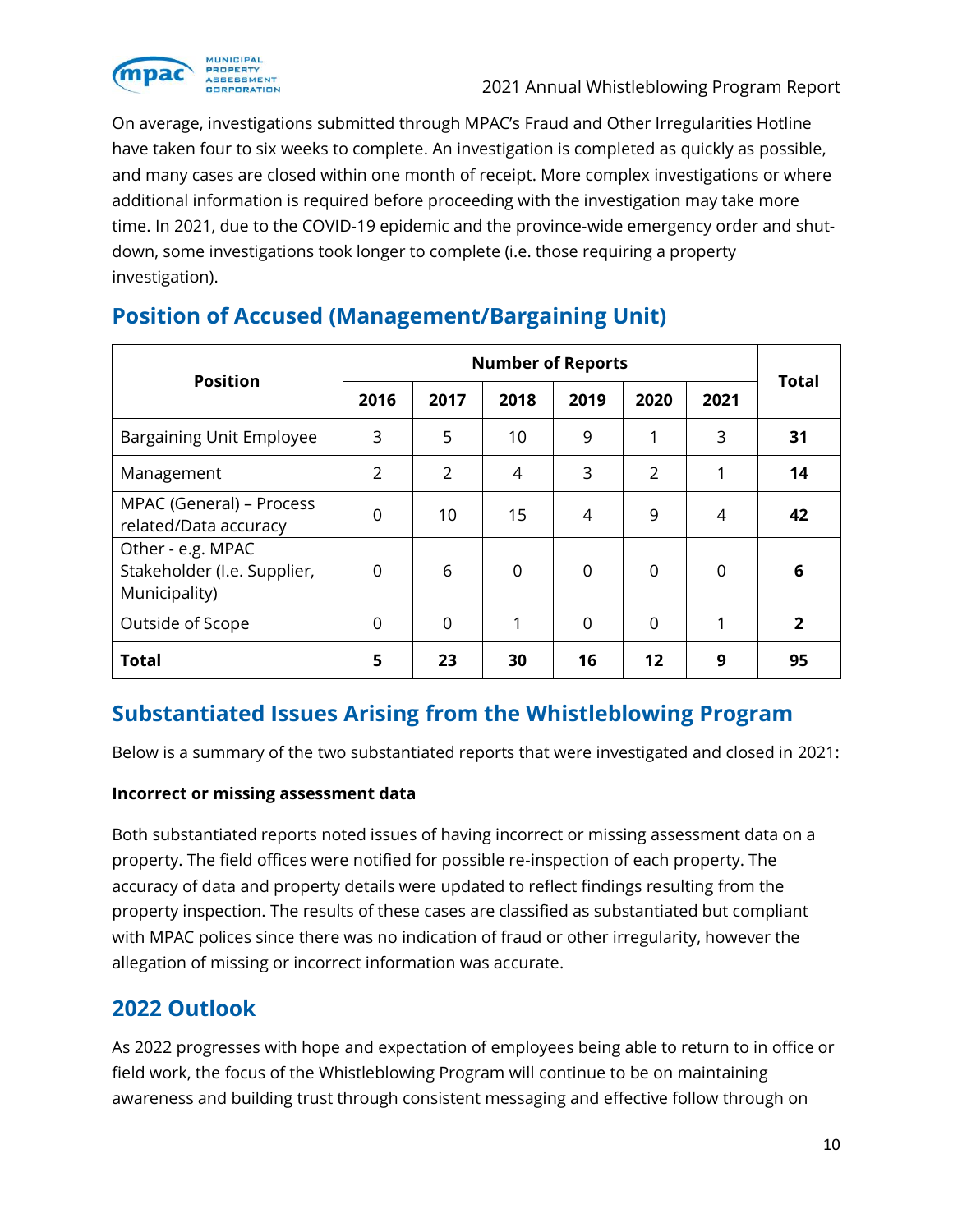

investigating all reports. Management uses knowledge gained through investigations to provide guidance on and reinforce acceptable conduct for all employees. Potential improvements will continue to be explored to the reporting and investigation process. Communication and awareness of the program continues through encouraging the use of the program, making sure the Fraud and Other Irregularities hotline is easy to access, building trust by consistent follow through of investigations, ensuring the completion of e-learning material for new staff and reminder messaging for all staff. MPAC will also continue to explore additional ways to communicate and promote the Program to staff and the public.